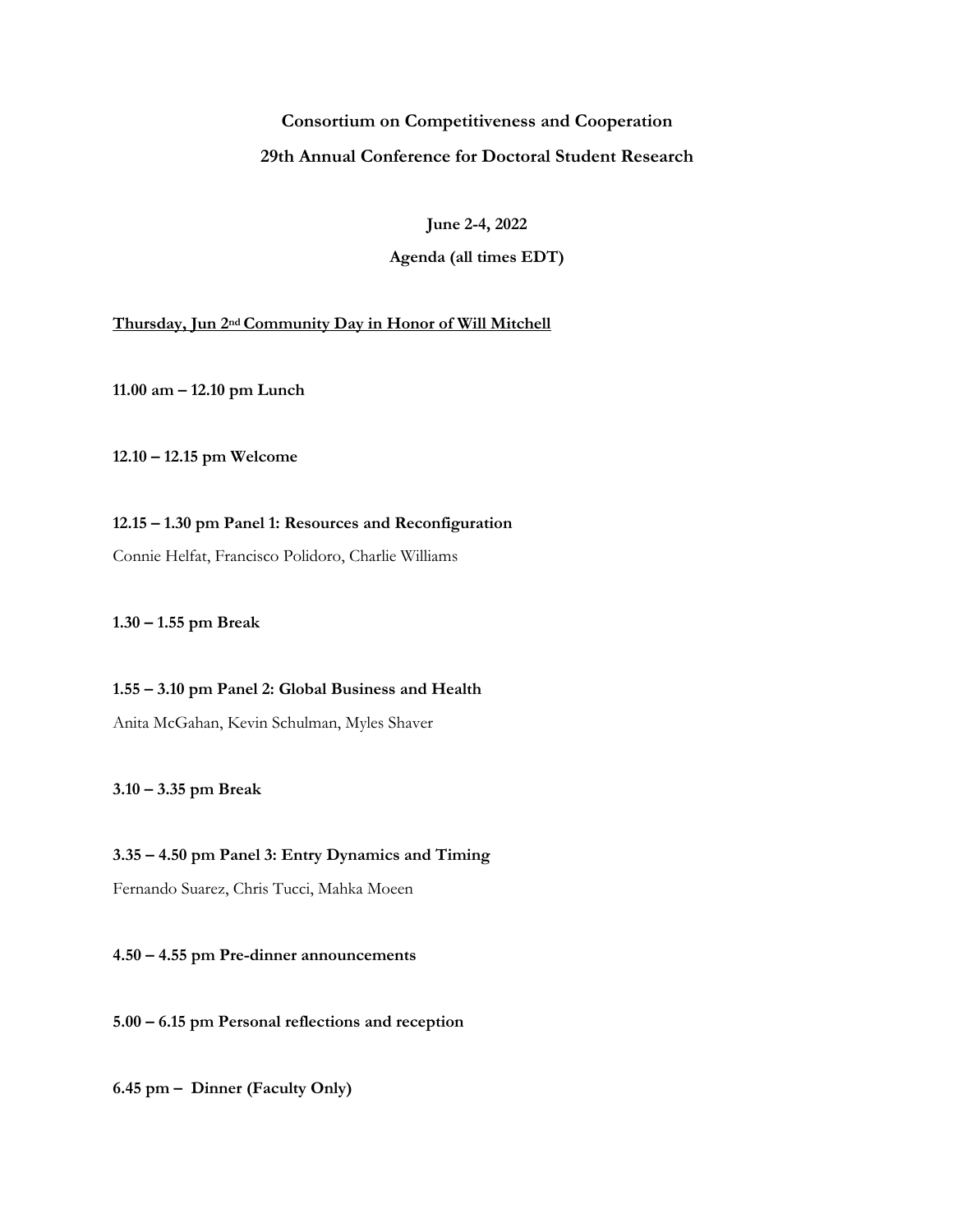# **Friday, Jun 3rd**

#### **8.15 – 8.30 am Welcome & Opening Remarks**

#### **8.30 – 10.05 am Session 1: Entrepreneurship**

Andrea Coali, *Bocconi*: Understanding probabilistic reasoning in entrepreneurship

- Yuheng Ding, *U. of Maryland*: The growing complexity of technological knowledge structure and employee entrepreneurship
- Jean Oh, *Columbia U*: Whose problems are worth solving? The effects of founder and customer socioeconomic status on startup funding
- Michael Impink, *NYU*: Outsourcing IT and technological similarity: Evidence from digital startups
- Amisha Miller, *Boston U*: Changing the system, not the seeker: Structuring intuition to evaluate novel ideas from underrepresented founders

Discussant: Chris Rider

### **10.05 – 10.30 am Break**

#### **10.30 am – 11.50 am Session 2: Public and Private Politics**

- Bo Yang, *U of Southern California:* Protectionism, global supply chains, and domestic lobbying: Evidence from the U.S.–China trade war
- Reuben Hurst, *U of Michigan*: Combating sociopolitical stigma with countervailing claims: Evidence from Charlottesville
- Michael Park, *U of Minnesota*: Caring but sharing unintentionally: Lobbying for innovations and the leakage of knowledge

Niki West, *U of Washington*: How for-profit and non-profit organizations contribute to scientific discourse

Discussant: Sinziana Dorobantu

## **11.50 am – 1.00 pm Lunch & Awards**

### **1.00 – 2.20 pm Session 3: Platforms and Ecosystems**

Nataliya Wright, *HBS*: Where growth strategy matters: evidence from a global startup field study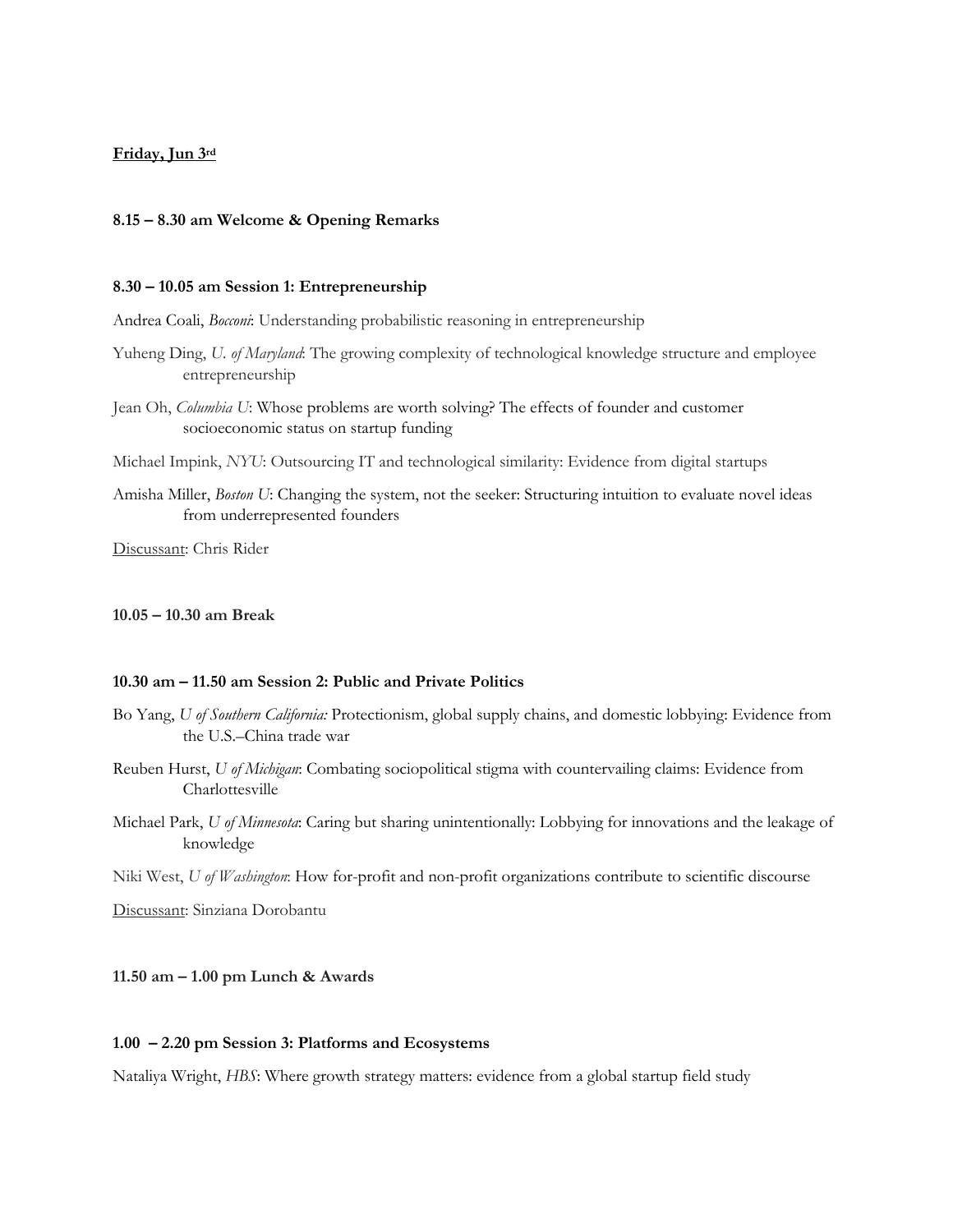Natalie Burford, *INSEAD:* Platform expansion into complementary assets

Wyatt Lee, *U. of Toronto*: Badges and biases: status awards, digital discrimination, and racial inequality

Katia Meggiorin, *NYU*: Regulating the sharing economy: A study of unlawful providers

Discussant: Ram Ranganathan

#### **2.20 – 2.45 pm Break**

### **2.45 – 4.05 pm Session 4: Knowledge Diffusion & Evolution**

- Wesley Greenblatt, *MIT*: Building on solid ground: Foundational knowledge certification and the dynamics of innovation
- Danielle Bovenberg, *UC Santa Barbara*: Safe crossings: How scientific support staff circulates knowledge amid scientific secrecy in core facilities
- Anavir Shermon, *UNC*: Carbon everywhere: How markets for technology shape entrepreneurs' inventive activity with new general-purpose technologies
- Andy Back, *U. of Toronto*: Strategic broadcasting of network ties: Leveraging (random) encounters as an attention-seeking tool

Discussant: Dan Wang

#### **4.05 – 4.30 pm Break**

## **4.30 – 5.50 pm noon Session 5: Human Capital**

- Rita Bonvicini, *Copenhagen Business School*: Sharing value: How R&D workers benefit from their employer´s open innovation activities
- Liinus Hietaniemi, *LBS*: Human capital and timing of entry into startup employment
- Ming Zhu Wang, *WUSTL*: Post-acquisition founder mobility and serial entrepreneurship: An examination of big tech acquisitions
- Minseo Baek, *Wharton*: So many bosses, only so much time: The challenges of establishing oneself in projectbased organizations

Discussant: Alex Oettl

#### **6.15 pm - Dinner (Faculty Club)**